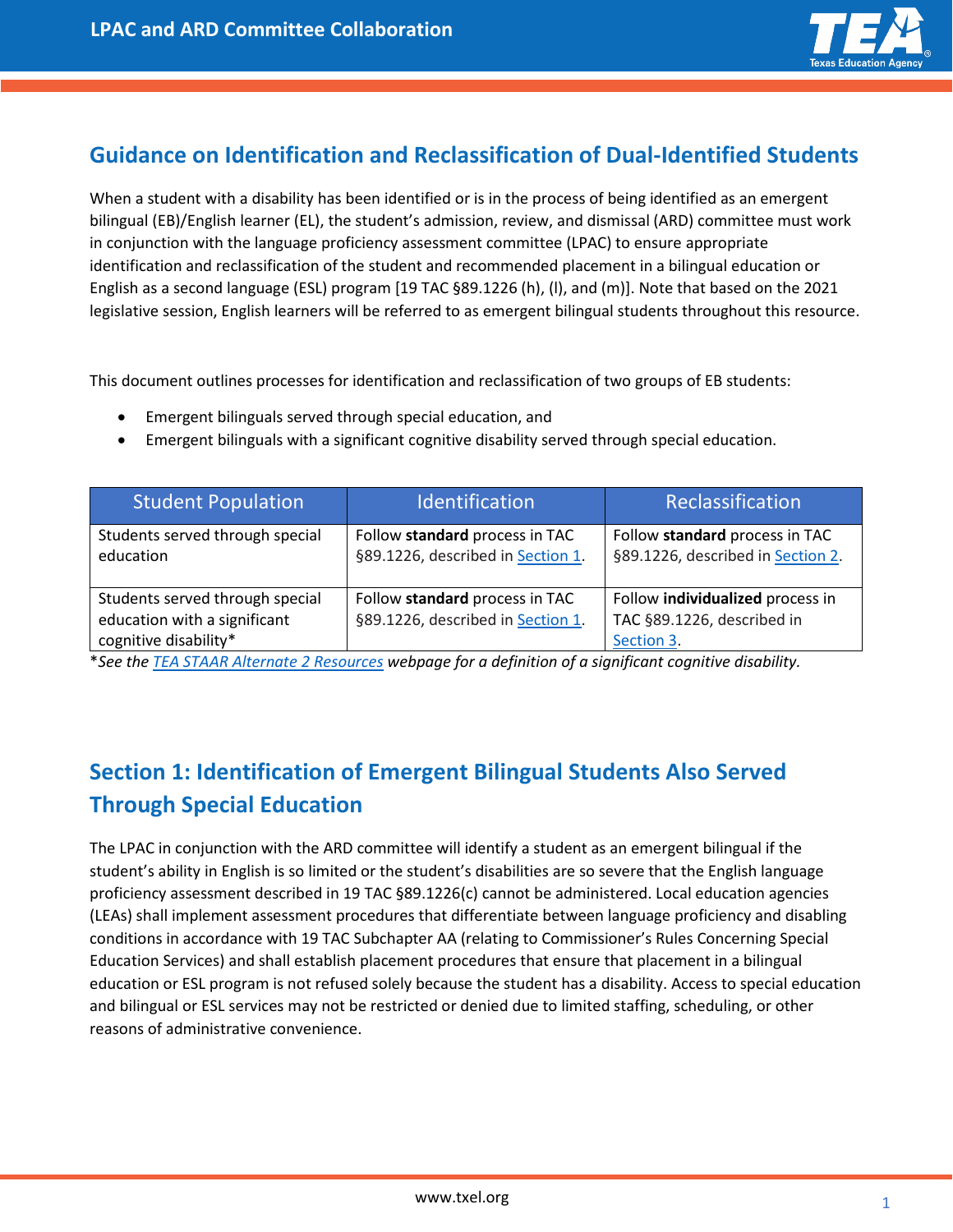

# <span id="page-1-0"></span>**Section 2: Reclassification of Emergent Bilingual Students Also Served Through Special Education**

Under 19 TAC §89.1226 (i), districts are required to use the current year's Emergent Bilingual/English Learner Reclassification Criteria Chart located on the [TEA Bilingual/ESL Programs](https://tea.texas.gov/academics/special-student-populations/english-learner-support/bilingual-and-english-as-a-second-language-education-programs) webpage to reclassify emergent bilingual students as English proficient at the end of the school year.

- This standardized process for reclassification applies to the majority of emergent bilingual students who are also eligible for special education services.
- The standard reclassification criteria include three components:
	- o English Language Proficiency Assessment
	- o State Standardized Reading Assessment
	- o Subjective Teacher Evaluation, using the [Emergent Bilingual/English Learner Reclassification](https://tea.texas.gov/sites/default/files/eb_el_reclassification_rubric_fillable.pdf)  [Rubric](https://tea.texas.gov/sites/default/files/eb_el_reclassification_rubric_fillable.pdf)
- The annual review of student progress and decision to reclassify must be conducted through coordination of the LPAC and ARD committee.

# <span id="page-1-1"></span>**Section 3: Individualized Reclassification of Emergent Bilingual Students with a Significant Cognitive Disability Who Are Also Served Through Special Education**

For an emergent bilingual student with a significant cognitive disability, the LPAC in conjunction with the ARD committee may determine that the state's English language proficiency assessment for reclassification is not appropriate because of the nature of the student's disabling condition.

In these rare cases, an EB student with a significant cognitive disability (determined by the ARD committee) who is receiving special education services may qualify to be reclassified using permitted criteria under 19 TAC §89.1226 (m). Only students meeting the definition of a student with a significant cognitive disability, defined in the [STAAR Alternate 2 eligibility and participation requirements,](https://tea.texas.gov/student-assessment/testing/staar-alternate/staar-alternate-2-resources) shall be considered for this individualized reclassification process.

The LPAC in conjunction with the ARD committee may recommend that the student take the state's alternate English language proficiency assessment (TELPAS Alternate) and shall determine an appropriate performance standard requirement for reclassification by language domain under 19 TAC §89.1226 (i)(1).

It is important to note that this process is to be used to address the needs of an individual student, not groups of students. Typically, very few students will qualify for reclassification using these criteria. The individualized reclassification process shall be conducted as described in the **three steps below**.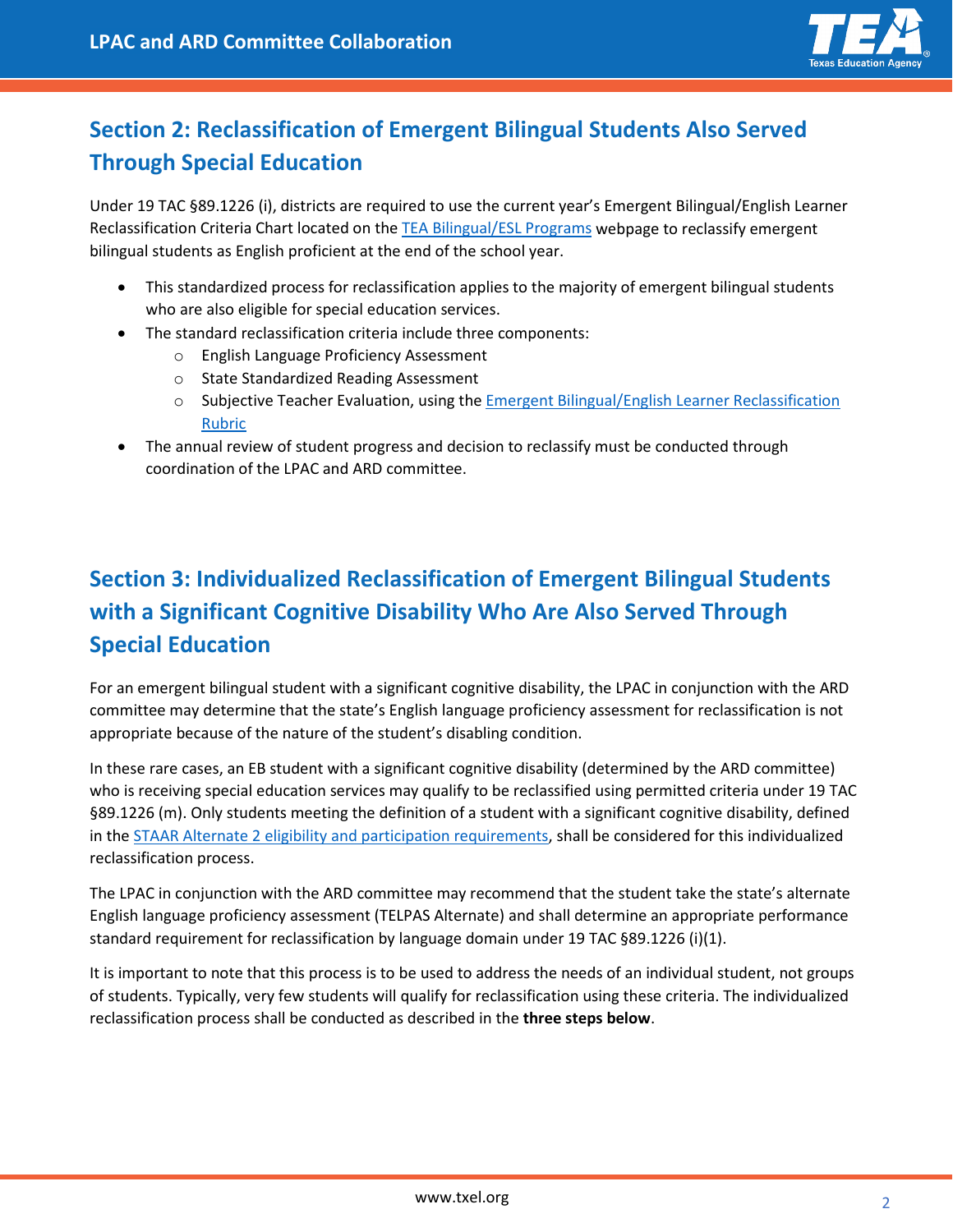

### **Step 1: Evaluate Whether a Student Qualifies for the Individualized Reclassification Process**

During the student's annual ARD meeting, the LPAC in conjunction with the ARD committee evaluates whether the state's English language proficiency assessment for reclassification is appropriate because of the nature of the student's disabling condition. The ARD committee with the LPAC representative discuss whether the student is eligible for the individualized reclassification process.

Reminders:

- The LPAC representative in the ARD committee should be one who is familiar with the student's current progress and needs, such as a bilingual or ESL teacher with in-depth knowledge of the student's second language acquisition and academic achievement.
- The student must be identified as having a significant cognitive disability in order to be considered for the individualized reclassification process.
- Caution should be exercised when considering reclassification of students in grades 1-2. It may be premature in these grades to consider reclassification due to developmental factors related to emergent language and literacy. Additionally, in early grades, it is often difficult to know the effect of the student's disability on long-term prospects for second language acquisition.

### **Step 2: Specify Assessments and Individualized Reclassification Criteria**

If the LPAC in conjunction with the ARD committee determines that the student qualifies for the individualized reclassification process, they will then specify the assessments and individualized criteria for reclassification. The meeting shall take place as early in the current school year as possible or at the end of a school year to be applied in the next school year. The meeting must occur prior to the student's participation in the identified assessments.

During the review of assessment information in the individualized education program (IEP), the ARD committee with LPAC representation will make reclassification criteria recommendations based on the information below and update the documented individualized reclassification criteria decisions in the IEP:

#### Grade 1

#### English Language Proficiency Assessment – TELPAS

- Determine, by language domain and TELPAS Proficiency Level, individualized criteria for reclassification, based on the student's language proficiency and disability.
- TELPAS exemptions by language domain *are permitted* if the student is unable to participate appropriately due to the disabling condition.

#### State Standardized Reading Assessment

For students eligible for individualized reclassification criteria, the state's norm-referenced standardized achievement test used in the standardized reclassification criteria is not required for this grade level.

#### Subjective Teacher Evaluation

The student's teacher will complete the Emergent [Bilingual/English Learner Alternate Reclassification](https://tea.texas.gov/sites/default/files/eb_el_alternative_reclassification_rubric_fillable.pdf) Rubric.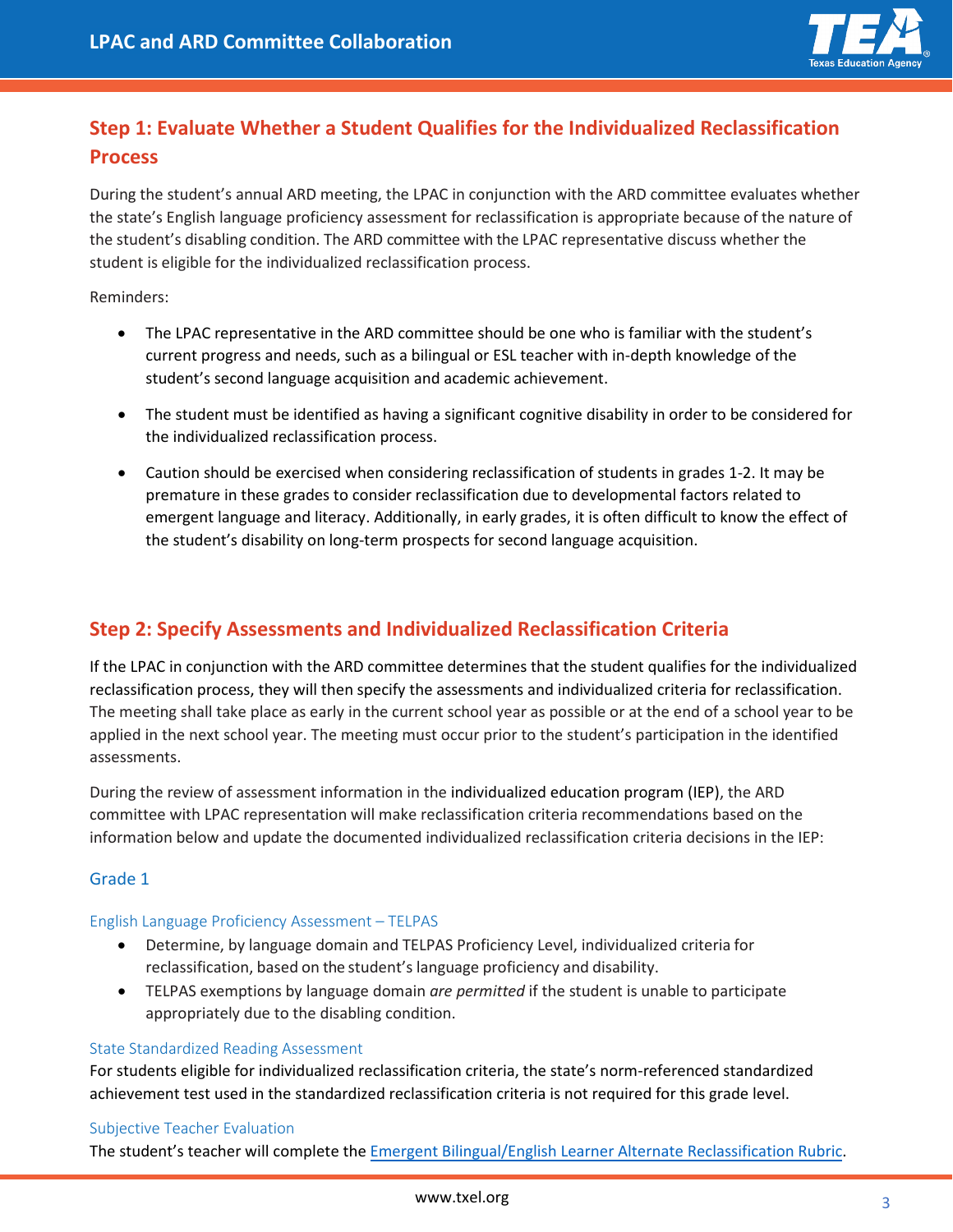

#### Grade 2

#### English Language Proficiency Assessment – TELPAS Alternate

- Determine, by language domain and TELPAS Proficiency Level, individualized criteria for reclassification, based on the student's language proficiency and disability.
- Exemptions by language domain *are NOT permitted* for students taking TELPAS Alternate.

#### State Standardized Reading Assessment

For students eligible for individualized reclassification criteria, the state's norm-referenced standardized achievement test used in the standardized reclassification criteria is not required for this grade level.

#### Subjective Teacher Evaluation

The student's teacher will complete the Emergent [Bilingual/English Learner Alternate](https://tea.texas.gov/sites/default/files/eb_el_alternative_reclassification_rubric_fillable.pdf) Reclassification Rubric.

#### Grades 3-10

#### English Language Proficiency Assessment – TELPAS Alternate

- Determine, by language domain and TELPAS Proficiency Level, individualized criteria for reclassification, based on the student's language proficiency and disability.
- Exemptions by language domain *are NOT permitted* for students taking TELPAS Alternate.

#### State Standardized Reading Assessment – STAAR Alternate 2

- STAAR Alternate 2 is an assessment based on alternate academic achievement standards. State assessment standards must be used for all academic assessment requirements.
- Further modification of performance standards on academic content assessment *is NOT permitted*.

#### Subjective Teacher Evaluation

The student's teacher will complete the Emergent [Bilingual/English Learner Alternate Reclassification](https://tea.texas.gov/sites/default/files/eb_el_alternative_reclassification_rubric_fillable.pdf) Rubric.

#### Grades 11-12

#### English Language Proficiency Assessment – TELPAS Alternate

- Determine, by language domain and TELPAS Proficiency Level, individualized criteria for reclassification, based on the student's language proficiency and disability.
- Exemptions by language domain *are NOT permitted* for students taking TELPAS Alternate.

#### State Standardized Reading Assessment

For students eligible for individualized reclassification criteria, the state's norm-referenced standardized achievement test used in the standardized reclassification criteria is not required for this grade level.

#### Subjective Teacher Evaluation

The student's teacher will complete the Emergent [Bilingual/English Learner Alternate Reclassification](https://tea.texas.gov/sites/default/files/eb_el_alternative_reclassification_rubric_fillable.pdf) Rubric.

#### Reminders:

• Individualized reclassification criteria must consider and include documented evidence in the student's IEP that, because of the nature of the student's significant cognitive disability, the student is not expected to be able to attain English language proficiency in one or more domains and no longer appears to benefit from second language acquisition support to address the student's cognitive, linguistic, and affective needs (or is expected to reach that point during the school year).